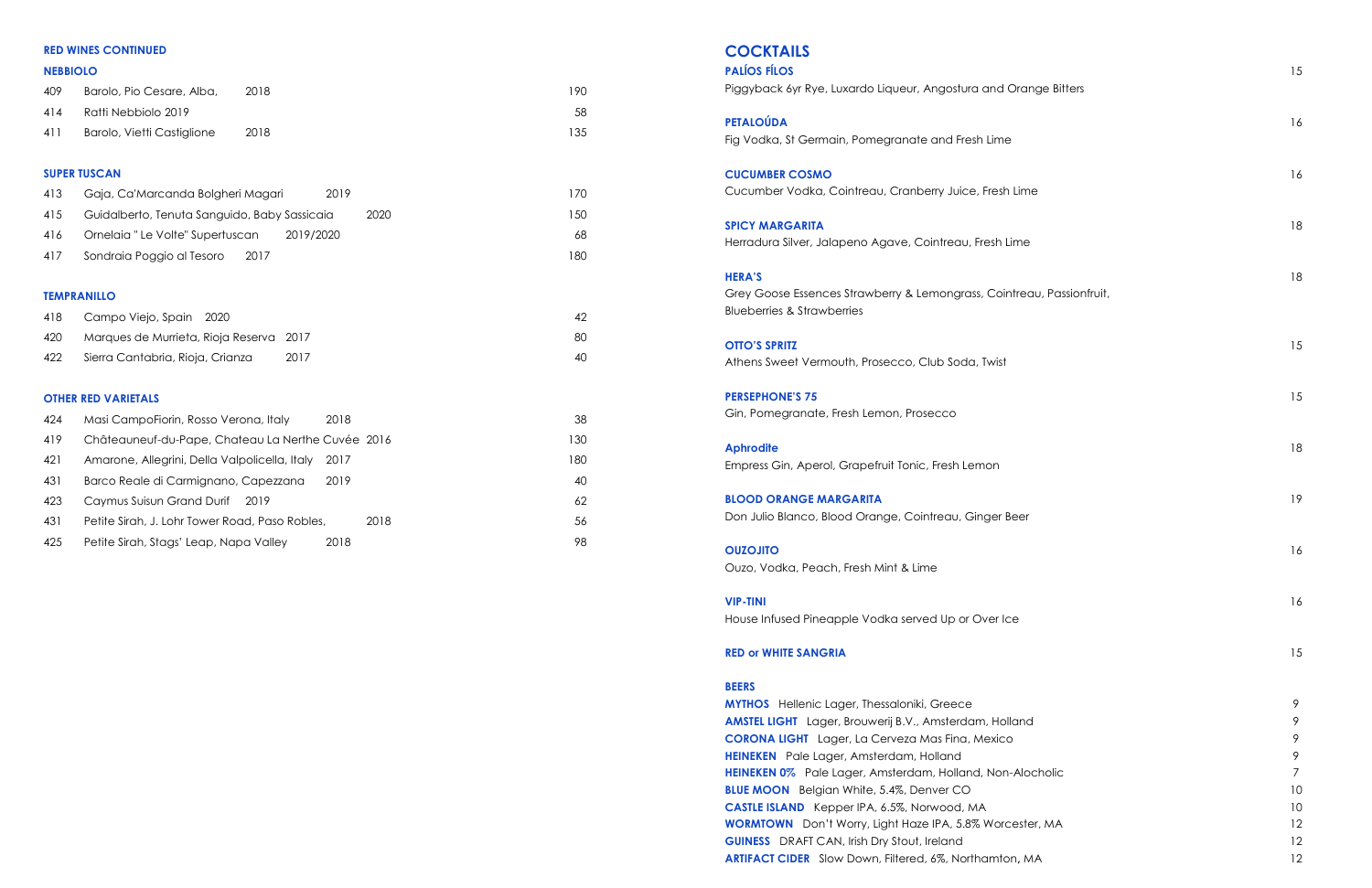### **RED WINES CONTINUED**

# **SYRAH / SHIRAZ**

| 181 | The Dead Arm, d'Aremberg, McLaren Vale                            | 2017 | 150 |
|-----|-------------------------------------------------------------------|------|-----|
| 182 | Penfolds Koonunga Hill, South Australia                           | 2021 | 40  |
| 183 | Two Hands, Angels' Share, McLaren Vale                            | 2020 | 90  |
|     |                                                                   |      |     |
|     | <b>PINOT NOIR</b>                                                 |      |     |
| 306 | 2020<br>au bon climat PN                                          |      | 54  |
| 308 | Belle Glos, Dairyman, Russian River Valley,                       | 2020 | 105 |
| 310 | Boen by Joseph Wagner,<br>2020                                    |      | 51  |
| 309 | Cakebread, Anderson Valley 2019                                   |      | 112 |
| 312 | 2018<br>Domaine Carneros, Napa                                    |      | 80  |
| 311 | Dumol, Wester Reach Russian River<br>2019                         |      | 170 |
| 314 | 2019<br>Emeritus, Hallberg Ranch                                  |      | 100 |
| 313 | Enroute by Far Niente, 2019                                       |      | 140 |
| 315 | Flowers, Sonoma Coast<br>2017                                     |      | 195 |
| 317 | Hanzell Vineyards, Sonoma Valle<br>2016                           |      | 220 |
| 319 | Hartford Court Marin 2018                                         |      | 160 |
| 316 | Hitching Post Highliner,<br>2019                                  |      | 90  |
| 318 | La Petite Grace, Monterey<br>2019                                 |      | 48  |
| 320 | Lyric by Etude, Santa Barbara coun 2019                           |      | 40  |
| 322 | Mer Soleil, San Lucia, 2018                                       |      | 80  |
| 324 | Unconditional, Battle Creek Cellars, 2018                         |      | 40  |
| 331 | Yamhill-Carlton, Angela Vineyards, OR                             | 2017 | 75  |
|     |                                                                   |      |     |
|     | <b>RED BURGUNDY</b>                                               |      |     |
| 321 | Dom. Chevillon, Nuits-Saint-Georges 1 er Cru Les Roncières 2019   |      | 300 |
| 323 | Dom. Faively, Mercurey VV<br>2019                                 |      | 75  |
|     | 325 Dom. Lucien Boillot, Gevrey-Chambertin 1er Cru Les Cherbaudes | 2019 | 300 |
|     |                                                                   |      |     |
|     | <b>SANGIOVESE</b>                                                 |      |     |
| 407 | Castello Banfi, Brunello di Montalcino, Tuscany                   | 2017 | 160 |
| 406 | Castello Banfi, Belnero, Toscano Rosso                            | 2018 | 55  |
| 408 | Chianti Classico Riserva Ruffino Ducale Gold Label, Italy         | 2018 | 80  |
| 410 | Badia a Coltibuono, Chianti Classico                              | 2019 | 46  |
| 412 | Lamole Chianti Classico<br>2018                                   |      | 42  |

| 181 | The Dead Arm, d'Aremberg, McLaren Vale                            | 2017 | 150 |
|-----|-------------------------------------------------------------------|------|-----|
| 182 | Penfolds Koonunga Hill, South Australia                           | 2021 | 40  |
| 183 | Two Hands, Angels' Share, McLaren Vale                            | 2020 | 90  |
|     | <b>PINOT NOIR</b>                                                 |      |     |
| 306 | 2020<br>au bon climat PN                                          |      | 54  |
| 308 | Belle Glos, Dairyman, Russian River Valley,                       | 2020 | 105 |
| 310 | Boen by Joseph Wagner,<br>2020                                    |      | 51  |
| 309 | Cakebread, Anderson Valley 2019                                   |      | 112 |
| 312 | Domaine Carneros, Napa<br>2018                                    |      | 80  |
| 311 | Dumol, Wester Reach Russian River<br>2019                         |      | 170 |
| 314 | 2019<br>Emeritus, Hallberg Ranch                                  |      | 100 |
| 313 | Enroute by Far Niente, 2019                                       |      | 140 |
| 315 | Flowers, Sonoma Coast<br>2017                                     |      | 195 |
| 317 | Hanzell Vineyards, Sonoma Valle<br>2016                           |      | 220 |
| 319 | Hartford Court Marin 2018                                         |      | 160 |
| 316 | Hitching Post Highliner,<br>2019                                  |      | 90  |
| 318 | La Petite Grace, Monterey<br>2019                                 |      | 48  |
| 320 | Lyric by Etude, Santa Barbara coun 2019                           |      | 40  |
| 322 | Mer Soleil, San Lucia, 2018                                       |      | 80  |
| 324 | Unconditional, Battle Creek Cellars, 2018                         |      | 40  |
| 331 | Yamhill-Carlton, Angela Vineyards, OR                             | 2017 | 75  |
|     | <b>RED BURGUNDY</b>                                               |      |     |
| 321 | Dom. Chevillon, Nuits-Saint-Georges 1 er Cru Les Roncières 2019   |      | 300 |
| 323 | Dom. Faively, Mercurey VV<br>2019                                 |      | 75  |
|     | 325 Dom. Lucien Boillot, Gevrey-Chambertin 1er Cru Les Cherbaudes | 2019 | 300 |
|     | <b>SANGIOVESE</b>                                                 |      |     |
| 407 | Castello Banfi, Brunello di Montalcino, Tuscany                   | 2017 | 160 |
| 406 | Castello Banfi, Belnero, Toscano Rosso                            | 2018 | 55  |
| 408 | Chianti Classico Riserva Ruffino Ducale Gold Label, Italy         | 2018 | 80  |
| 410 | Badia a Coltibuono, Chianti Classico                              | 2019 | 46  |
| 412 | Lamole Chianti Classico<br>2018                                   |      | 42  |

| 181               | The Dead Arm, d'Aremberg, McLaren Vale                            | 2017 | 150 |
|-------------------|-------------------------------------------------------------------|------|-----|
| 182               | Penfolds Koonunga Hill, South Australia                           | 2021 | 40  |
| 183               | Two Hands, Angels' Share, McLaren Vale                            | 2020 | 90  |
|                   |                                                                   |      |     |
| <b>PINOT NOIR</b> |                                                                   |      |     |
| 306               | 2020<br>au bon climat PN                                          |      | 54  |
| 308               | Belle Glos, Dairyman, Russian River Valley,                       | 2020 | 105 |
| 310               | Boen by Joseph Wagner,<br>2020                                    |      | 51  |
| 309               | Cakebread, Anderson Valley 2019                                   |      | 112 |
| 312               | 2018<br>Domaine Carneros, Napa                                    |      | 80  |
| 311               | Dumol, Wester Reach Russian River<br>2019                         |      | 170 |
| 314               | 2019<br>Emeritus, Hallberg Ranch                                  |      | 100 |
| 313               | Enroute by Far Niente, 2019                                       |      | 140 |
| 315               | Flowers, Sonoma Coast<br>2017                                     |      | 195 |
| 317               | Hanzell Vineyards, Sonoma Valle<br>2016                           |      | 220 |
| 319               | Hartford Court Marin 2018                                         |      | 160 |
| 316               | 2019<br>Hitching Post Highliner,                                  |      | 90  |
| 318               | La Petite Grace, Monterey<br>2019                                 |      | 48  |
| 320               | Lyric by Etude, Santa Barbara coun 2019                           |      | 40  |
| 322               | Mer Soleil, San Lucia, 2018                                       |      | 80  |
| 324               | Unconditional, Battle Creek Cellars, 2018                         |      | 40  |
| 331               | Yamhill-Carlton, Angela Vineyards, OR                             | 2017 | 75  |
|                   |                                                                   |      |     |
|                   | <b>RED BURGUNDY</b>                                               |      |     |
| 321               | Dom. Chevillon, Nuits-Saint-Georges 1 er Cru Les Roncières 2019   |      | 300 |
| 323               | Dom. Faively, Mercurey VV<br>2019                                 |      | 75  |
|                   | 325 Dom. Lucien Boillot, Gevrey-Chambertin 1er Cru Les Cherbaudes | 2019 | 300 |
|                   |                                                                   |      |     |
|                   | <b>SANGIOVESE</b>                                                 |      |     |
| 407               | Castello Banfi, Brunello di Montalcino, Tuscany                   | 2017 | 160 |
| 406               | Castello Banfi, Belnero, Toscano Rosso                            | 2018 | 55  |
| 408               | Chianti Classico Riserva Ruffino Ducale Gold Label, Italy         | 2018 | 80  |
| 410               | Badia a Coltibuono, Chianti Classico                              | 2019 | 46  |
| 412               | Lamole Chianti Classico<br>2018                                   |      | 42  |

| 181 | The Dead Arm, d'Aremberg, McLaren Vale                            | 2017 | 150 |
|-----|-------------------------------------------------------------------|------|-----|
| 182 | Penfolds Koonunga Hill, South Australia                           | 2021 | 40  |
| 183 | Two Hands, Angels' Share, McLaren Vale                            | 2020 | 90  |
|     | <b>PINOT NOIR</b>                                                 |      |     |
| 306 | 2020<br>au bon climat PN                                          |      | 54  |
| 308 | Belle Glos, Dairyman, Russian River Valley,                       | 2020 | 105 |
| 310 | Boen by Joseph Wagner,<br>2020                                    |      | 51  |
| 309 | Cakebread, Anderson Valley 2019                                   |      | 112 |
| 312 | Domaine Carneros, Napa<br>2018                                    |      | 80  |
| 311 | Dumol, Wester Reach Russian River<br>2019                         |      | 170 |
| 314 | 2019<br>Emeritus, Hallberg Ranch                                  |      | 100 |
| 313 | Enroute by Far Niente, 2019                                       |      | 140 |
| 315 | Flowers, Sonoma Coast<br>2017                                     |      | 195 |
| 317 | Hanzell Vineyards, Sonoma Valle<br>2016                           |      | 220 |
| 319 | Hartford Court Marin 2018                                         |      | 160 |
| 316 | Hitching Post Highliner,<br>2019                                  |      | 90  |
| 318 | La Petite Grace, Monterey<br>2019                                 |      | 48  |
| 320 | Lyric by Etude, Santa Barbara coun 2019                           |      | 40  |
| 322 | Mer Soleil, San Lucia, 2018                                       |      | 80  |
| 324 | Unconditional, Battle Creek Cellars, 2018                         |      | 40  |
| 331 | Yamhill-Carlton, Angela Vineyards, OR                             | 2017 | 75  |
|     | <b>RED BURGUNDY</b>                                               |      |     |
| 321 | Dom. Chevillon, Nuits-Saint-Georges 1 er Cru Les Roncières 2019   |      | 300 |
| 323 | Dom. Faively, Mercurey VV<br>2019                                 |      | 75  |
|     | 325 Dom. Lucien Boillot, Gevrey-Chambertin 1er Cru Les Cherbaudes | 2019 | 300 |
|     | <b>SANGIOVESE</b>                                                 |      |     |
| 407 | Castello Banfi, Brunello di Montalcino, Tuscany                   | 2017 | 160 |
| 406 | Castello Banfi, Belnero, Toscano Rosso                            | 2018 | 55  |
| 408 | Chianti Classico Riserva Ruffino Ducale Gold Label, Italy         | 2018 | 80  |
| 410 | Badia a Coltibuono, Chianti Classico                              | 2019 | 46  |
| 412 | Lamole Chianti Classico<br>2018                                   |      | 42  |

# **WINE BY THE GLASS**

### **SPARKLING**

| Adami Prosecco Doc "Garbel Brut"                  |     |
|---------------------------------------------------|-----|
| Canard Duchene Champagne "Cuvee Leonie" Brut      | -25 |
| Canard Duchene Champagne "Cuvee Leonie" Brut Rose | 28  |

### **WHITE**

| Lageder Pinot Grigio 2020                     | 16 |
|-----------------------------------------------|----|
| Nautilus Sauvignon Blanc<br>2021              | 16 |
| 2019<br>Stag's Leap Wine Cellars, Napa Valley | 22 |
| Boutari Moschofilero<br>-2021                 | 15 |
| Malagousia Mylonas Winery 2017                | 15 |
| Chateau Julia Chardonnay 2017                 | 21 |

## **ROSÉ**

| Chateau Minuty M Rose Du Provence          | 2021 |      |  |
|--------------------------------------------|------|------|--|
| Whispering Angel, Chateau d'Esclans, Franc |      | 2021 |  |

### **RED**

| Cline Family Pinot Noir "Seven Ranchlands" 2019 |      | 15  |
|-------------------------------------------------|------|-----|
| Banshee, Sonoma<br>2019                         |      | 16  |
| Uppercut, Napa Valley<br>2019                   |      | 16  |
| Liberty School Cabernet, Paso Robles            | 2020 | 16  |
| Hatzmichalis Cabernet Sauvignon                 | 2017 | 16  |
| Lantides Agiorgitiko "Nemea"                    | 2019 | 1.5 |
| Dougos Rapsani<br>2016                          |      | 21  |

# **WINES BY THE BOTTLE**

### **SPARKLING & CHAMPAGNE**

| 196 | Dom Perignon                      | 2012      |           | 598 |
|-----|-----------------------------------|-----------|-----------|-----|
|     | Krug Grand Cuvée Brut             | <b>NV</b> |           | 600 |
| 197 | Louis Roederer, Cristal, Brut     | 2014      |           | 795 |
| 198 | Moët & Chandon Brut Imperial      |           | NV        | 154 |
| 199 | Moët & Chandon Rosé Imperial      |           | NV        | 168 |
| 213 | Charles Heidsieck, Brut Reserve   |           | NV        | 100 |
| 214 | Veuve Clicquot Yellow Label       |           | NV        | 170 |
| 215 | Veuve Clicquot Rosé, Yellow Label |           | <b>NV</b> | 176 |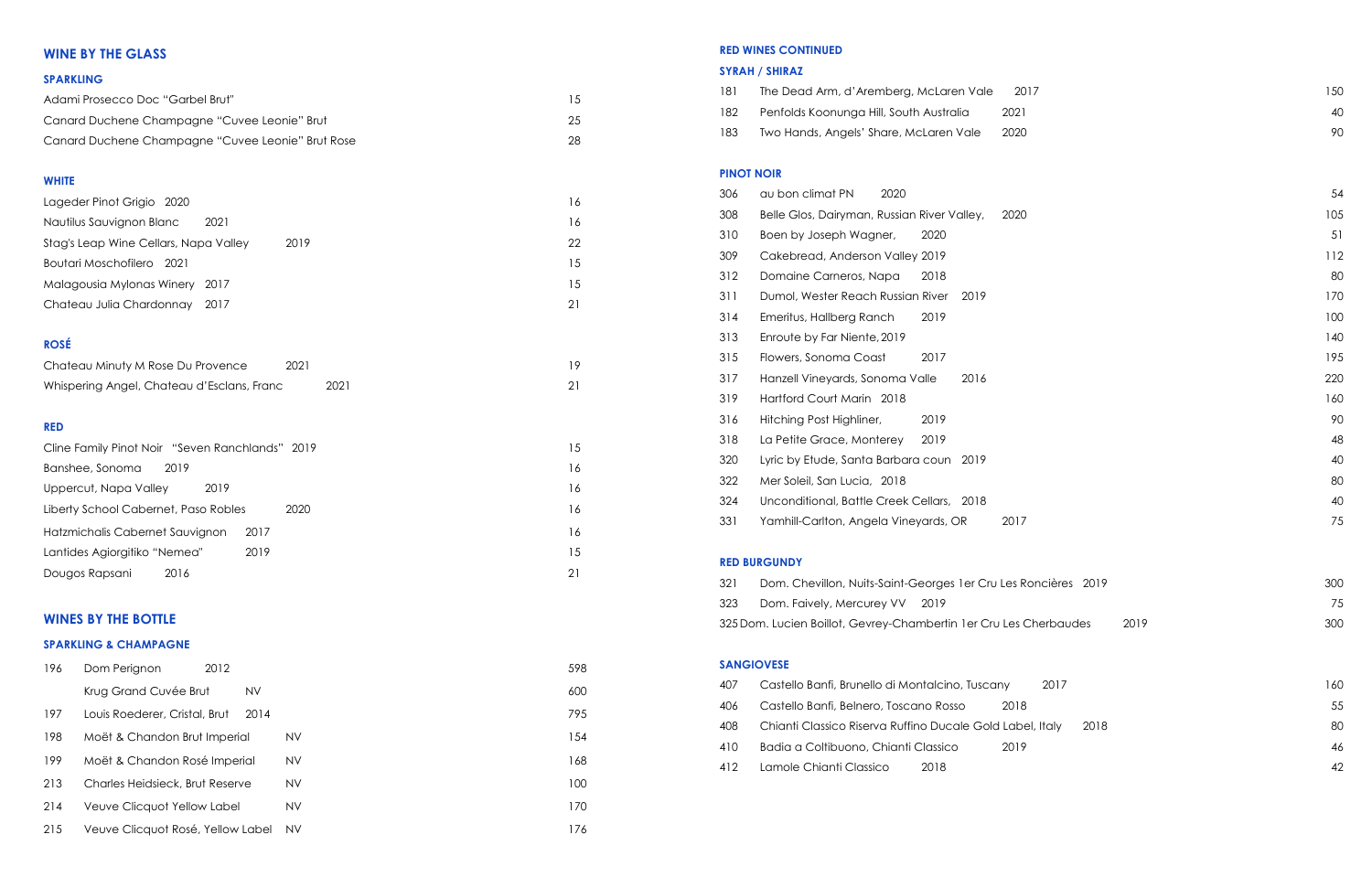### **RED WINES CONTINUED**

| -187 | Stag's Leap Wine Cellars Artemis | 2019 | 164 |
|------|----------------------------------|------|-----|
| 118  | The Huntsman, Columbia Valley    | 2018 | 40  |
| 117  | 2019<br>Unshackled by Prisoner   |      | 44  |

### **RED BLEND**

| 189              | Chimney Rock Elevage, Stags Leap District 2019  | 262 |
|------------------|-------------------------------------------------|-----|
| 191              | Dominus<br>2019                                 | 720 |
| 119              | Hudson, Phoenix<br>2018                         | 144 |
| 193              | Inglenook Rubicon<br>2017                       | 400 |
| 195              | Joseph Phelps, insignia<br>2018                 | 714 |
| 120              | Leviathan<br>2019                               | 80  |
| 122              | Maestro by Robert Mondavi, 2018                 | 80  |
| 201              | Opus One<br>2014                                | 820 |
| 203              | Opus One<br>2018                                | 650 |
| 124              | Papillon by Orin Swift, 2019                    | 160 |
| 205              | Peter Michael, "Les Pavots", 2019               | 500 |
| 207              | Quintessa<br>2018                               | 500 |
| 209              | Rodney Strong Symmetry<br>2016                  | 140 |
| 126              | The Prisoner, Blend<br>2019                     | 90  |
|                  |                                                 |     |
| <b>MALBEC</b>    |                                                 |     |
| 146              | 2018<br>Trivento, Golden Reserve, Lujan de Cuyo | 40  |
| 147              | Catena Zapata, Vista Flores 2018                | 40  |
| 148              | Catena Zapata, "Nicasia Vineyard"<br>2018       | 266 |
|                  |                                                 |     |
| <b>ZINFANDEL</b> |                                                 |     |
| 131              | 2019<br>Mauritson Zinfandel, Dry Creek Valley   | 68  |
| 132              | Saldo, Prisoner Wine Company<br><b>NV</b>       | 60  |
|                  |                                                 |     |

### **MERLOT**

| 170 | Cakebread Cellars, Napa,<br>2017      |      | 46   |
|-----|---------------------------------------|------|------|
| 172 | Duckhorn Vineyards, Napa 2019         |      | 132  |
| 174 | Nickel & Nickel Suscol Vineyard, Napa | 2018 | l 50 |
| 176 | William Hill, Central Coast           |      |      |

# **WHITE BY THE BOTTLE**

|     | <b>GREEK WHITE</b>                               |      |     |
|-----|--------------------------------------------------|------|-----|
| 300 | 2020<br>Amethystos Dry White                     |      | 45  |
| 301 | Mylonas Malagousia 2020                          |      | 35  |
| 305 | Santo santorini assyrtiko<br>2021                |      | 56  |
| 326 | Sigalas santorini Assyrtiko<br>2021              |      | 80  |
| 327 | Wine Art Estate, Plano Malagousia                | 2021 | 50  |
| 328 | WineArt Estate Techni Alipias White              | 2021 | 50  |
|     | <b>CHARDONNAY</b>                                |      |     |
| 504 | Cakebread "Cellars Reserve", Napa, CA            | 2019 | 150 |
| 505 | Cakebread, Napa, CA<br>2020                      |      | 96  |
| 506 | Clos du Bois, Sonoma Reserve                     | 2020 | 52  |
| 507 | Dumol, Wester Reach, Russian River Valley        | 2019 | 140 |
| 500 | Far Niente, Napa<br>2019                         |      | 120 |
| 508 | Ferrari-Carano, Reserve, Carneros                | 2020 | 60  |
| 501 | Flowers, Sonoma Coast<br>2019                    |      | 98  |
| 502 | Grgich Hills Estate, Napa Valley                 | 2019 | 98  |
| 509 | Groth, Hill View Vineyard, Napa Valley, CA 2019  |      | 80  |
| 510 | Hanzell, Sebella<br>2019                         |      | 80  |
| 511 | Jordan, Russian River Valley<br>2019             |      | 62  |
| 503 | Newton (Unfiltered), Napa<br>2018                |      | 160 |
| 517 | Nickel & Nickel Truchard Vineyard, Russian River | 2020 | 108 |
| 518 | Rodney Strong, Chalk Hill,<br>2018               |      | 40  |
| 519 | Rombauer Vineyards<br>2020                       |      | 82  |
| 512 | Sonoma Cutrer, Russian River                     | 2020 | 44  |
| 513 | Stag's Leap Wine Cellars, Karia, Napa Valley     | 2019 | 88  |
| 520 | <b>Talbott Chardonnay Sleepy Hollow</b>          | 2020 | 68  |
|     | <b>SAUVIGNON BLANC</b>                           |      |     |
| 514 | Cakebread, Napa, CA<br>2021                      |      | 72  |
| 522 | 2021<br>Cloudy Bay, Marlborough,                 |      | 86  |
| 523 | Duckhorn Vineyards<br>2021                       |      | 70  |
| 515 | Emmolo, Napa Valley<br>2020                      |      | 68  |
| 516 | Groth Sauvignon Blanc<br>2020                    |      | 50  |
| 525 | Loveblock, Marlborough<br>2020                   |      | 68  |
| 526 | Rodney Strong, Charlott's Home                   | 2020 | 42  |
| 527 | Whitehaven wines, Marlborough                    | 2021 | 44  |

| 3 I 4 | Cakepieda, Napa, CA            | ZUZ I |      |
|-------|--------------------------------|-------|------|
| 522   | Cloudy Bay, Marlborough,       | 2021  |      |
| 523   | <b>Duckhorn Vineyards</b>      | 2021  |      |
| 515   | Emmolo, Napa Valley            | 2020  |      |
| 516   | Groth Sauvignon Blanc          | 2020  |      |
| 525   | Loveblock, Marlborough         | 2020  |      |
| 526   | Rodney Strong, Charlott's Home |       | 2020 |
| 527   | Whitehaven wines, Marlborough  |       | 2021 |